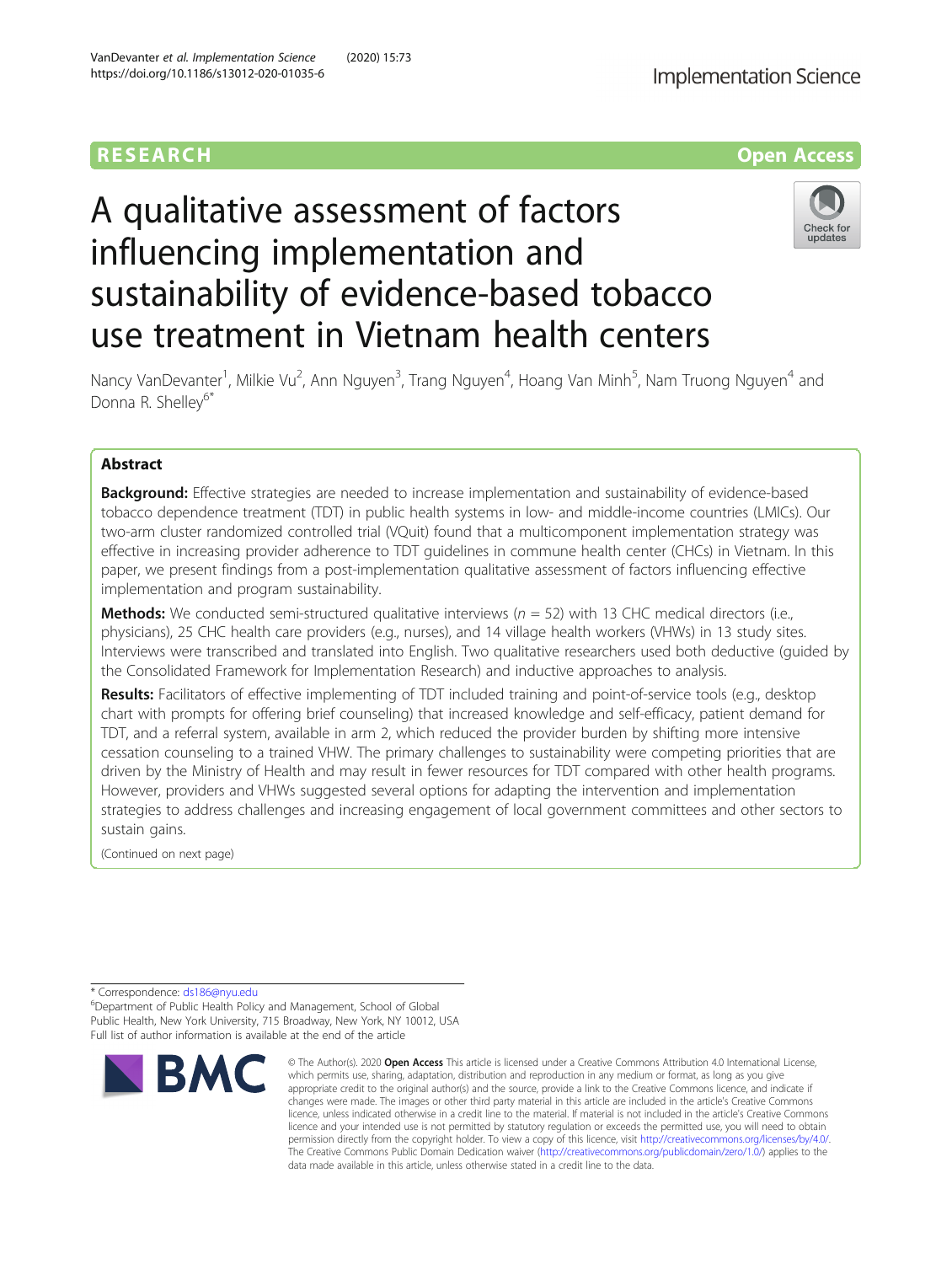# (Continued from previous page)

**Conclusion:** Our findings offer insights into how a multicomponent implementation strategy influenced changes in the delivery of evidence-based TDT. In addition, the results illustrate the dynamic interplay between barriers and facilitators for sustaining TDT at the policy and community/practice level, particularly in the context of centralized public health systems like Vietnam's. Sustaining gains in practice improvement and clinical outcomes will require strategies that include ongoing engagement with policymakers and other stakeholders at the national and local level, and planning for adaptations and subsequent resource allocations in order to meet the World Health Organization's goals promoting access to effective treatment for all tobacco users.

Trial registration: [NCT02564653](https://clinicaltrials.gov/ct2/show/NCT02564653), registered September 2015

Keywords: Tobacco cessation, Vietnam, Implementation, Sustainability, CFIR

# Contributions to the literature

- There is little research to guide policymakers in LMICs on how to effectively implement evidence-based tobacco dependence treatment (TDT) or how to plan for sustaining improvements in clinical care.
- Our study supports the effectiveness of a strategy for implementing TDT in the Vietnam public health system and fills gaps in knowledge about barriers and facilitators to sustaining gains in treatment delivery in a LMIC.
- We also demonstrated the importance of understanding the dynamic interplay between the policy and clinical care context to in countries like Vietnam with a centralized public health system that drives priority setting and resource allocation.
- Our study findings inform context-specific strategies for increasing the translation of the WHO's guidelines for TDT into public health practice globally.

# Background

Low- and middle-income countries (LMICs) experience 80% of the global burden of tobacco-related illness and deaths, largely due to persistent high smoking rates [\[1](#page-8-0)]. For example, in Vietnam, about 45% of men are active tobacco users, one of the highest rates of tobacco use in the world [\[2](#page-8-0)]. Article 14 of the World Health Organization's (WHO) Framework Convention on Tobacco Control (FCTC) states that "each country shall take effective measures to promote cessation and adequate treatment for tobacco dependence" [\[3](#page-8-0)].

Vietnam has implemented a national smokers' Quitline; however, like many LMICs, evidence-based tobacco dependence treatment (TDT) is still not widely available through the public health care system [\[4](#page-8-0)–[6](#page-8-0)]. Guidelines for TDT include asking all patients about tobacco use, advising smokers to quit, assessing readiness to quit, and providing cessation assistance (i.e., the 4 A's) [[3](#page-8-0), [7](#page-8-0), [8](#page-8-0)]. The literature also demonstrates that multisession behavioral counseling is associated

with higher abstinence rates compared with written material and/or brief advice [[7,](#page-8-0) [8\]](#page-8-0).

There are effective strategies for implementing guideline-recommended TDT in health care settings [[9](#page-8-0)– [11\]](#page-8-0). These include training and coaching, embedding reminders/alerts in chart systems to prompt providers to screen for tobacco use, and creating systems for task sharing that may include referrals to national Quitlines which allow providers to delegate more in-depth counseling [\[10](#page-8-0)–[12\]](#page-8-0). However, most studies demonstrating the effectiveness of these strategies were conducted in high-income countries (HICs). We therefore lack data on effective strategies for optimizing implementation and sustainability of TDT in low-resource settings.

To address this gap, we conducted a cluster randomized controlled trial (RCT), referred to as VQuit, that compared the effectiveness of two multicomponent implementation strategies to increase adherence to TDT guidelines (i.e., the evidence-based intervention) in commune health center (CHCs) in Vietnam [[13](#page-8-0)]. Arm 1 included provider training and a tool kit with patient educational brochures and provider materials (i.e., a poster that outlined the 4 A's and desktop decision support) to remind and support providers to deliver the 4 A's. Arm 2 included arm 1 components plus a system for providers to refer patients to a trained VHW to receive three sessions of in-person cessation counseling. The referral system included a form that was completed by providers and picked up by VHWs during their weekly visits to the CHCs [[13](#page-8-0), [14\]](#page-8-0) The primary outcome was provider adherence to TDT guidelines, defined as delivery of the 4 A's, and rates of referral to the VHW in arm 2.

Prior to launching the RCT, we conducted site observations, provider surveys, and qualitative interviews with health care providers who work in the participating CHCs and focus groups with the VHWs with whom they collaborate [[15](#page-8-0)–[17](#page-8-0)]. The goal was to inform adaptations of the planned implementation strategies, shown to be effective in HICs, to local context and culture in order to optimize implementation effectiveness in this LMIC setting [\[18](#page-8-0), [19\]](#page-8-0). The pre-implementation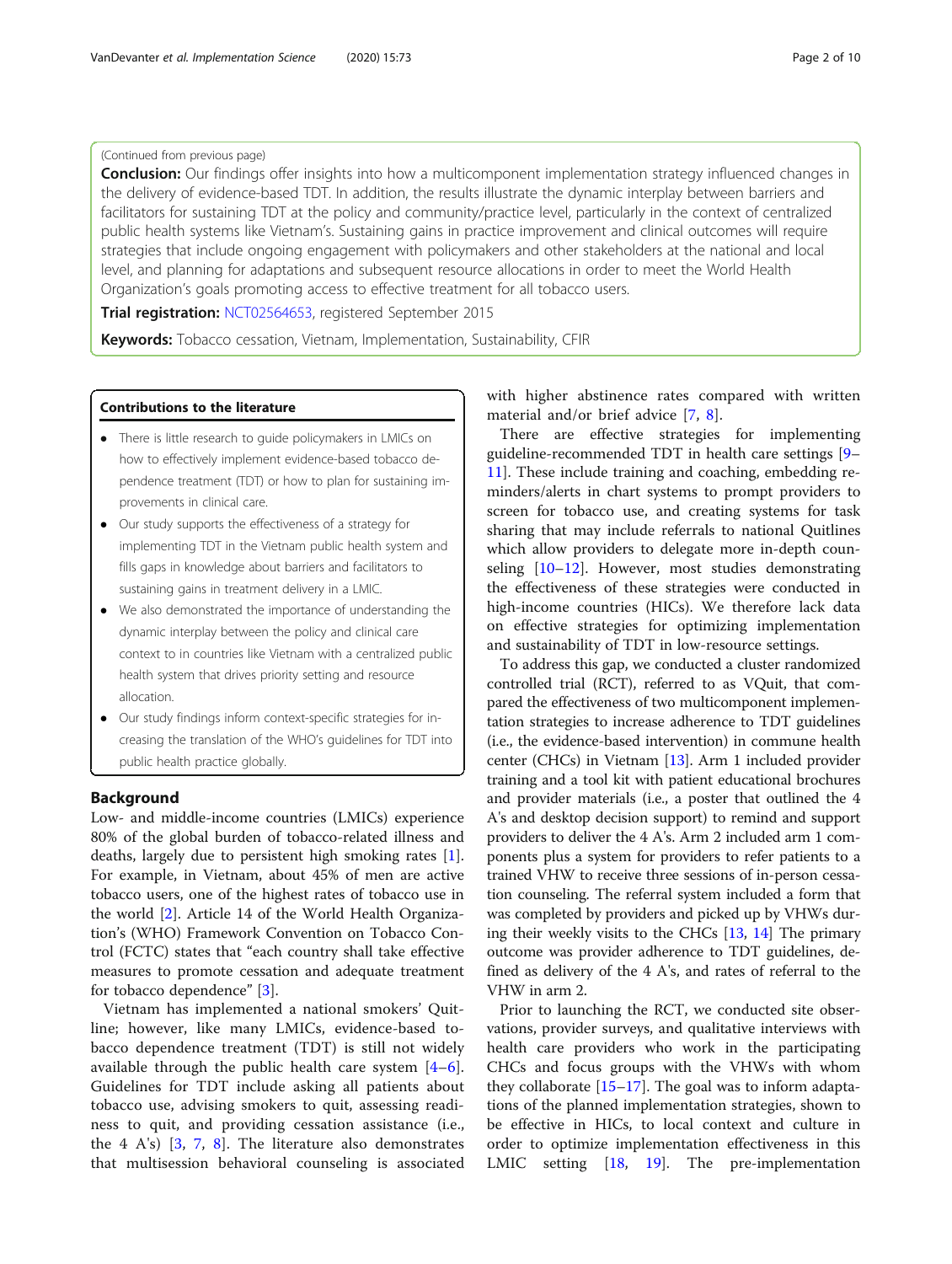interviews were guided by the Consolidated Framework for Implementation Research (CFIR), a widely recognized determinants framework that includes a comprehensive and multilevel set of domains and constructs that help to explain and predict implementation [[20](#page-8-0)–[22\]](#page-8-0). These include intervention characteristics (e.g., complexity), outer setting (e.g., policies), inner setting (e.g., practice characteristics), characteristics of individuals (e.g., knowledge, attitudes), and the implementation process.

The baseline assessment found that health care providers and VHWs lacked the knowledge and confidence to provide TDT, primarily because they had not received training or education [\[15](#page-8-0)]. There was consensus that tobacco use was a public health priority but one that they were unable to address without the necessary knowledge, skills, and resources to meet smokers' needs. Further, there was some concern about the perceived complexity of offering a behavioral intervention and having the time to deliver this service, particularly in the context of having a large number of competing priorities that are defined by the Ministry of Health (MOH) [\[15](#page-8-0)]. Based on the findings, modifications were made to the intervention training program including lengthening the initial training, adding a booster training, and increasing the emphasis on, and expansion of, skill-building activities as part of the training curriculum. Additional resources were also developed to address participants' lack of experience and confidence (e.g., desktop chart to help guide patient counseling).

An analysis of the main outcomes for the VQuit study found that the implementation strategies resulted in a significant increase in adherence to the TDT guidelines (4 A's) in both study arms ( $p < .0001$ ) [[23](#page-9-0)]. The addition of the referral system in arm 2 study sites increased access to more intensive counseling which was associated with a significant increase in 6-month biochemically validated smoking abstinence rates compared to provider brief advice/counseling alone (10.5% arm 1 vs. 25.7% arm 2;  $p < .001$ ) [\[14](#page-8-0)].

This paper presents findings from qualitative interviews with CHC providers and VHWs conducted at the end of the 1-year intervention period. The objective was to identify factors that influenced the impact of the implementation strategies on adherence to TDT guidelines and to explore potential barriers to and facilitators of sustaining improvements in the delivery of evidencebased TDT in CHCs in Vietnam. Our study findings inform context-specific strategies for increasing the translation of the WHO's guidelines for TDT into public health practice globally.

# Methods

# Study setting

The Vietnamese health care system consists of four levels of administration (in ascending order): community, district, province, and central. In the rural areas, the primary access for patients seeking public health and preventive health care services is at the community level in CHCs. CHCs are usually staffed by a physician and three to five other health care workers (e.g., nurses or midwives) with a network of 8 to 10 VHWs. VHWs are responsible for implementing the Ministry of Health's (MOH) national health promotion and prevention priority programs in their communities and conduct home visits to ensure that patients are adhering to treatment and prevention plans.

# Study design

This qualitative study was conducted with a purposive sample of 52 key informants recruited from 13 of the 26 CHCs participating in a 2-arm RCT that compared the effectiveness of two strategies for implementing TDT guidelines in CHCs in Thai Nguyen, a rural province north of Hanoi, Vietnam. The implementation strategies are described above and in more detail in previous publications [[13,](#page-8-0) [14\]](#page-8-0). Semi-structured interviews were conducted at the end of the intervention period (i.e., 1 year). The sample included 13 CHC medical directors (physicians), 25 CHC nurses, and 14 VHWs who provided counseling for patients referred by the medical director and CHC providers in the arm 2 study sites. Written informed consent was obtained from all participants, consistent with the procedures approved by the New York University School of Medicine and Institute for Social and Medical Studies (ISMS) Institutional Review Boards. Interviewers were two trained masters-level Vietnamese research staff at ISMS, the partnering research organization in Vietnam. The interviews were approximately 1 h, conducted in Vietnamese, and audiotaped.

# Data collection and measures

The interview guides were informed by the CFIR domains: (1) intervention characteristics (e.g., relative advantages of the implementation strategies, complexity of delivering TDT, the evidence-based intervention), (2) outer setting (e.g., perceived patient need for tobacco cessation services, and policy influences on the availability of services and resources), (3) inner setting (e.g., relative priority of tobacco use treatment, compatibility with current workflow), and (4) individual characteristics of providers (e.g., knowledge and self-efficacy to offer treatment). Within each of the domains, we also probed how these factors might influence the potential for sustaining TDT at the level achieved after the study was completed. The interview guides were pre-tested with providers from CHCs that were not participating in the study in order to assess comprehensibility, flow, and meaning.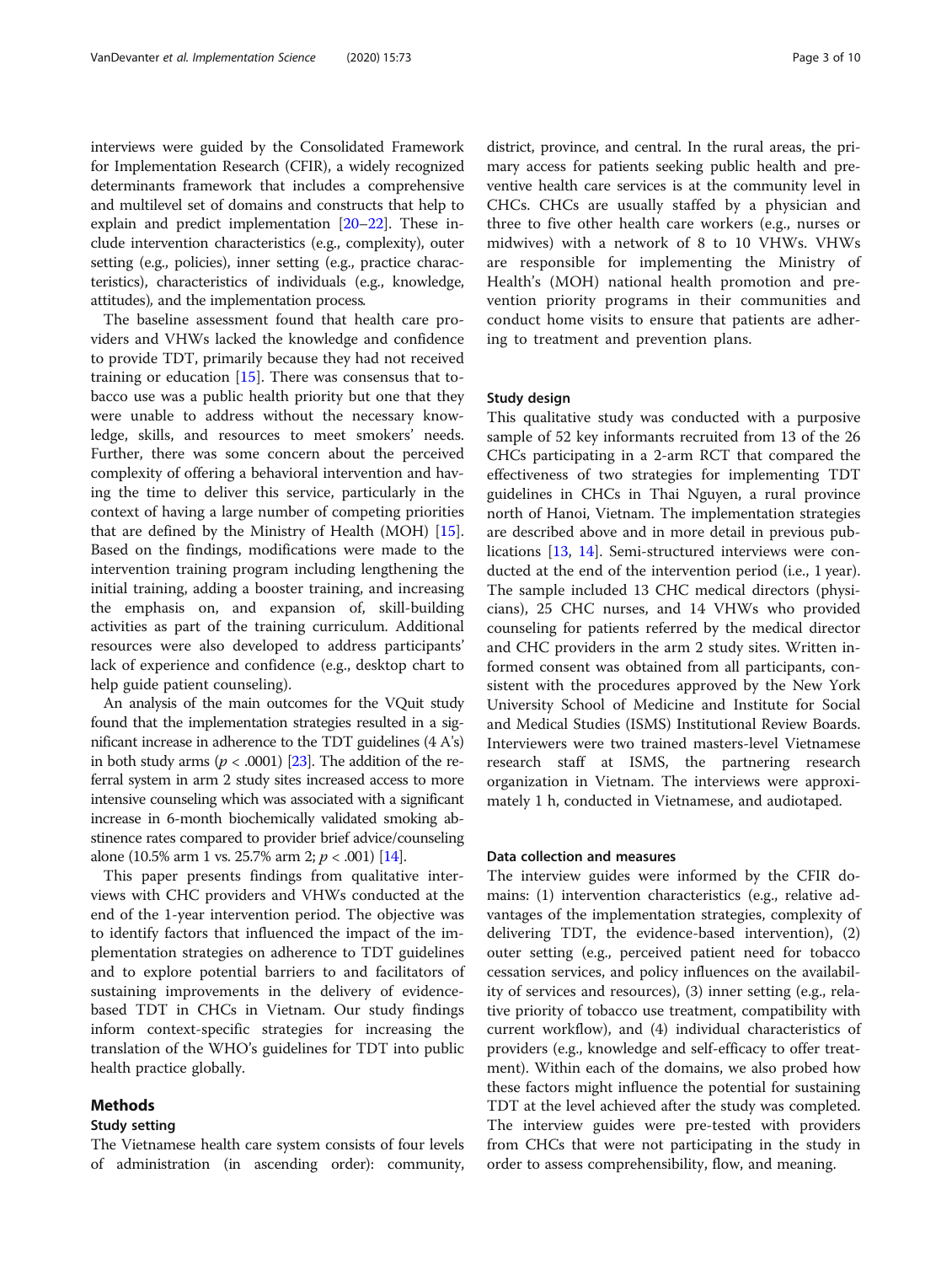# Data analysis

Qualitative data from medical directors and health care providers was transcribed verbatim, translated, and English and Vietnamese transcripts. Dr. Nguyen reviewed the parallel documents to ensure "conceptual equivalence" before analysis began [[24](#page-9-0)]. Two team members experienced in qualitative methods (NV and MV) systematically integrated deductive (i.e., applying codes associated with CFIR) and inductive analysis (i.e., remaining open to informative deviations) [[25](#page-9-0)]. Coding began with independent reading of the transcripts to identify preliminary themes, relevant patterns, and generative questions, followed by focused coding to identify clustered concepts, organize ideas, identify major emergent themes, and then link them to relevant theoretical constructs in the CFIR. Throughout, coders met to review their coding, conduct team debriefing meetings, and reach consensus on code names and meanings [\[25](#page-9-0)]. To minimize bias, coding differences between the primary coders were resolved through discussions that included a third team member (DS), going back to the original transcripts, and consulting with the Vietnam field researchers. Once all transcripts were collaboratively analyzed, a detailed codebook was created. NV and MV then used the resulting codebook to code the transcripts. Analyses were conducted using ATLAS.ti qualitative software [\[26\]](#page-9-0). A random sample of 20% of the transcripts was independently coded by another member of the research team to establish inter-rater reliability (i.e., kappa equal to or greater than 0.80). Our reporting adheres to the Standard for Reporting Qualitative Research (SPQR) [\[27](#page-9-0)].

# Results

Findings are organized under the CFIR domains and the main constructs that emerged in analyzing barriers to and facilitators of (1) effective implementation of TDT and (2) sustaining improvements in the delivery of TDT. Throughout, the results reflect participants' responses to questions about features of both the intervention (i.e., TDT) and the implementation strategies. Quotes are labeled by respondent (i.e., CHC provider (provider), medical director (MD), or VHW).

# Factors influencing effective implementation of TDT guidelines

#### Intervention characteristics

The main constructs that emerged under this domain included the following: (1) the relative advantage of the implementation strategies as compared to the prior lack of available resources, (2) perceptions about the complexity and time demands associated with delivering TDT, (3) evidence for the effectiveness of TDT, (4) cost

of treatment (i.e., medication), and (5) design and quality of the implementation strategies.

Prior to participating in this project, the CHCs had no resources or training to deliver TDT. Therefore, the implementation strategies (e.g., training, referral system) were viewed as offering an obvious advantage compared with the previous lack of infrastructure and support to deliver TDT. Most participants in study sites that received the referral option (arm 2) described the system as reducing the burden and time demands, associated with offering more intensive counseling, an *advantage* that the comparison CHCs did not have. As one provider described: "I think if patients were only provided with the counseling from the health workers at the CHC and they were not referred to the VHWs, the counseling would not be very effective because the workload for the health workers at the CHC is heavy." (Provider #14) A medical director similarly explained that "with the support from village health workers, the burden for health workers at the community health center will be reduced and the counseling becomes a system." (MD #7) For VHWs, however, the requirement to deliver three inperson counseling sessions was described as challenging and increased the *complexity* of their role in offering treatment; this issue overlapped with comments about compatibility with current workload and is described in more detail below under the "Inner setting" section.

Many providers reflected on the effectiveness of the support they were now offering patients to help them quit and how this reinforced their ongoing efforts to further engage patients in treatment: "Patients find the program very helpful because they had tried to quit many times before, but they were not successful. Thanks to our encouragement, they have been able to quit." (Provider #3) With greater experience, participants also became more aware of barriers to quitting and acknowledged that counseling may not be effective for all smokers. "We do not believe that 100% of the patients participating in this program are able to quit smoking. It is very difficult." (MD #3) Many VHWs and providers believed that medication would improve outcomes: "if they are provided with medicine supporting the smoking cessation, they are more likely to be successful in smoking cessation." (MD #5) Although a few patients were willing to purchase products, for most, cost was a barrier: "people are not able to afford the medicine." (VHW #5) However, the absence of available medication was not reported as a barrier to continuing to engage patients in counseling, in part, due to the largely positive patient feedback providers were receiving.

Participants described the design and quality of the implementation strategies, such as the desktop decision support and brochures, as extremely useful, user-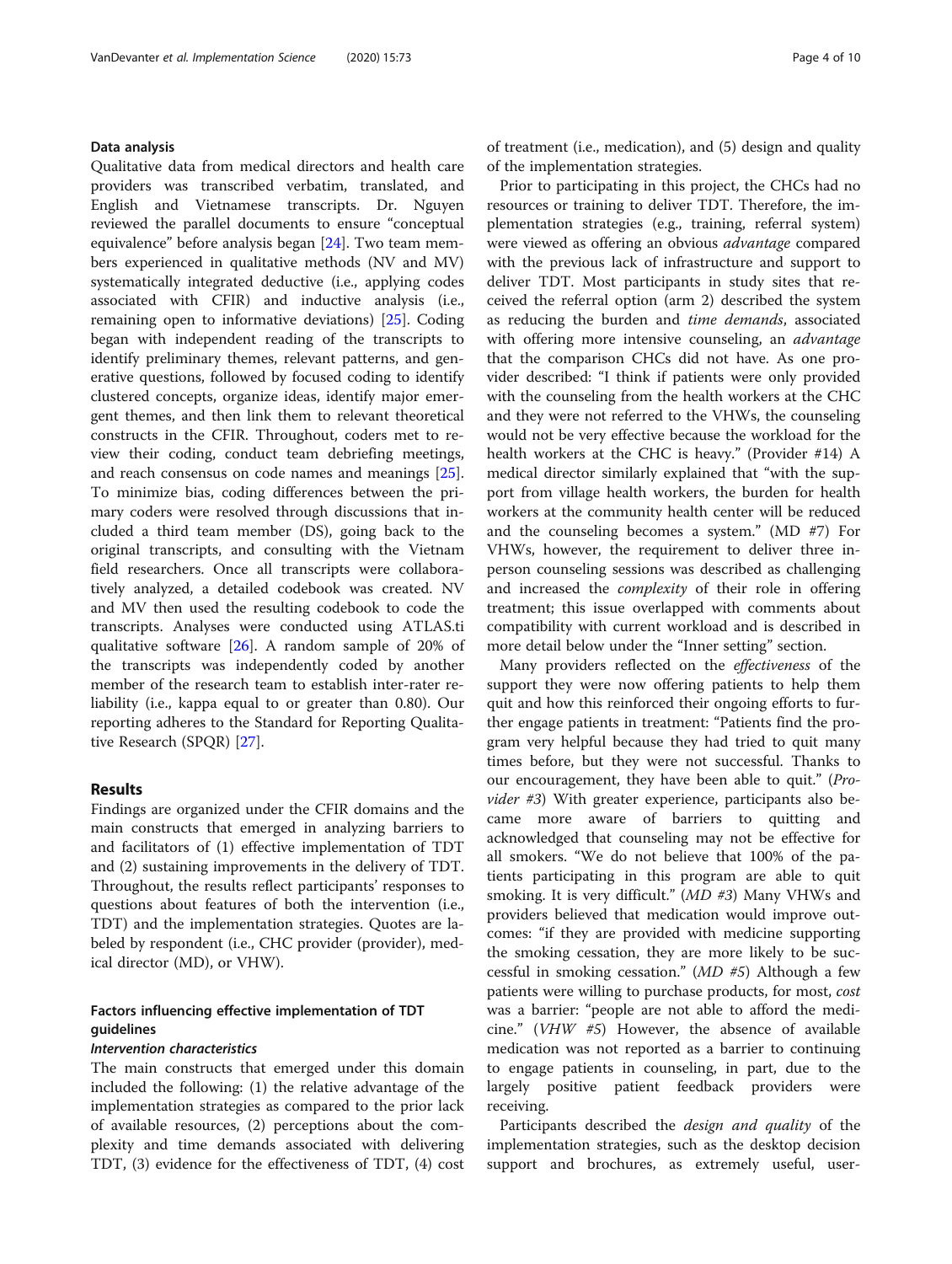friendly, and facilitating patient interactions. One CHC provider explained that the materials were especially helpful in the early stages of implementation: "It was very useful for us because we did not remember all of the knowledge that we acquired in the training courses. So during the medical examination of our patients we could glance over the card [desktop chart] to see what we should talk with patients about and the order of steps." (MD #7) Another CHC medical director explained that: "The information is concise, easy to read, and easy to understand. The materials are not as long as those in other programs. We can skim the materials quickly." (MD #6) A VHW also emphasized the value of the patient educational materials in facilitating their counseling role: "It helps health workers introduce the program to patients more easily." (VHW #5)

#### Individual characteristics

The implementation strategies were consistently described as increasing knowledge and self-efficacy related to treating tobacco use, the two main constructs that emerged in this domain. One provider noted that "before the training course, we had no idea about providing patients with counseling on smoking cessation. After the training course, I got more knowledge on how to advise our patients to quit smoking and each step of the smoking cessation process." (Provider #5) Another provider described: "After the training course, I have been more self-confident because I was provided with knowledge,… it is easier for me to discuss with patients." (Provider #7)

The skill-building and role-playing exercises were described as particularly helpful in building confidence: "Our communication skills with the people who want to quit using cigarette or waterpipe tobacco have been improved. I have been more confident in my counseling skills and my work for the project." (VHW #3) A medical director also noted, "As I had a chance to practice roleplaying, I remembered the lessons better." (MD #2) Similarly, as described under the previous domain, other components of the implementation strategies (e.g., training, provider support systems) offered the reinforcement and support that increased confidence.

#### Inner setting

The four main constructs that emerged within this domain included the following: (1) tension for change, (2) the relative priority of treating tobacco use, (3) compatibility of TDT with current workflow, and (4) leadership engagement.

Tension for change was reflected in the consistent comments about the discrepancy between the high prevalence of smoking among men and the lack of organizational and individual capacity to deliver treatment. There was broad agreement among participants

that building the capacity to treat tobacco use was important: "I think it is very necessary and important because many people suffer from tobacco harms." (VHW #8)

However, participants were mixed in their beliefs about the relative priority of tobacco cessation services in comparison to the large number of public health programs that they were required to implement. Almost half stated that they place the cessation program at the same level of priority as other MOH programs: "All programs are equally implemented." (Provider #5) However, about one third stated that tobacco cessation should also be elevated to a national priority program: "When we understand about tobacco harms, we realize that the prevention must be given top priority." (Provider #6) Another noted, "I give higher priority to the tobacco cessation program because the program brings about immediate benefits for people, as it helps people quit smoking."  $(MD \#1)$ 

Responses to questions about the compatibility of integrating TDT in current workflows were also mixed. This construct was often described in association with challenges created by competing priorities. The most common concern was the heavy workload in several CHCs. For example, one provider noted: "If patients come to the community health center on the vaccination day, we provide medical examination to them and let them go. We cannot stay on to provide counseling." (Provider #3) Another reflected: "It is easy [to deliver TDT] when there are not many patients, but it is difficult when there are many." (Provider #10) A director described having to implement "a dozen national healthcare programs and the regular medical examination work concurrently." (MD #6) As described under the "Intervention characteristics" section, providers with the option to refer patients to the VHW viewed delivering treatment as less burdensome; however, they too described conflicts that arose due to other priority programs.

Despite the clear conflicts created by a range of other clinical responsibilities, about half of providers described their commitment to delivering some type of tobacco cessation support even when they did not have time to complete the full 4 A's: "Sometimes we have to skip some steps because of the limited amount of time, especially when we are on a [public health] campaign or our workload is too heavy." (Provider #20) This appeared related, again, to the high priority attributed to TDT in the context of the high smoking prevalence among men in Vietnam. The providers and medical directors who were most positive about the intervention's compatibility with current workflow described making screening and counseling part of the routine primary care visit, which reduced the perceived time burden: "As the screening and counseling on smoking cessation are integrated into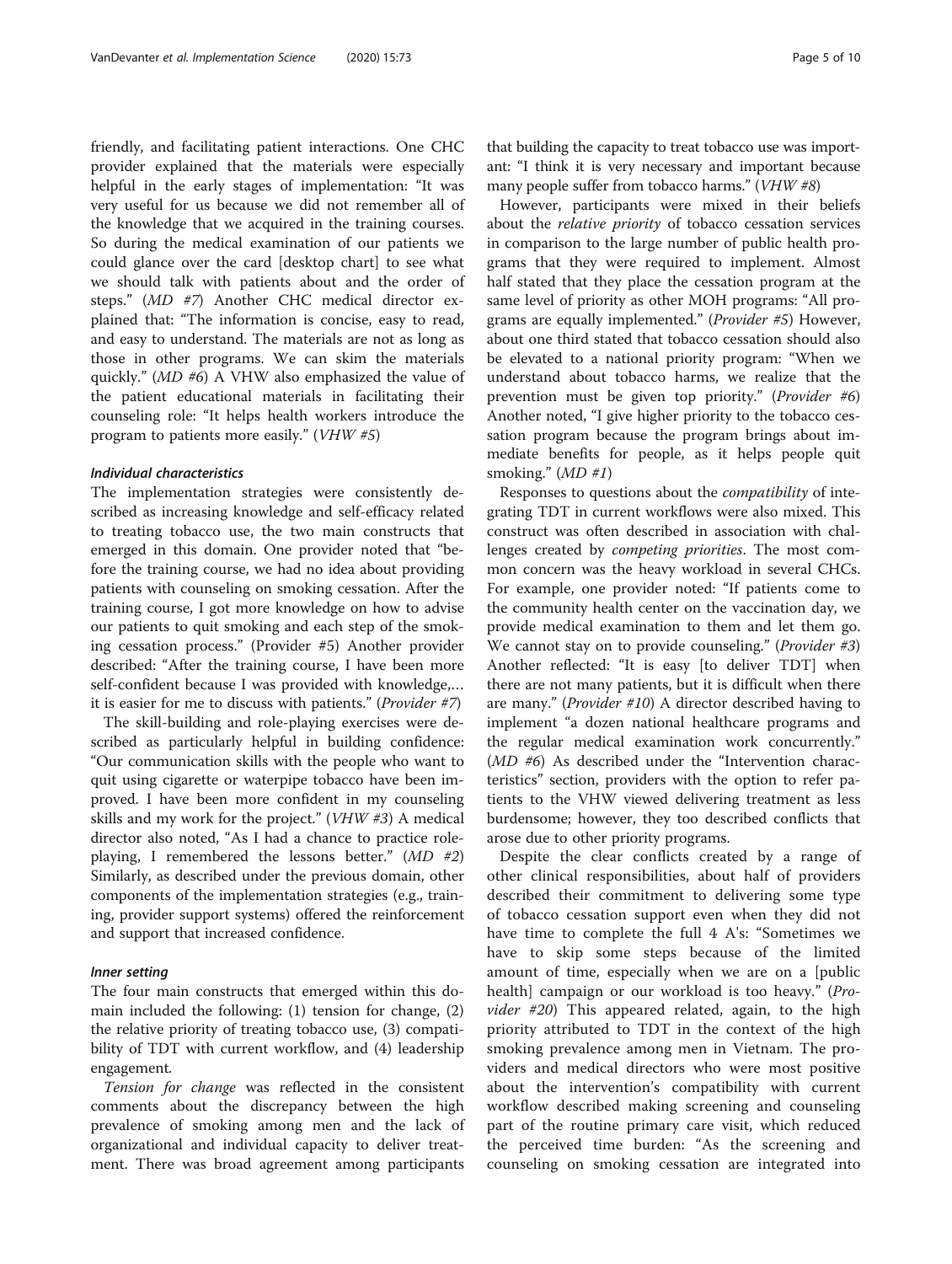our work, it takes only a few minutes more, so it is okay." (MD #12)

Providers across CHCs described a high level of leadership engagement (i.e., commitment and involvement) in promoting consistent TDT. Many participants described their leaders' behavior as reinforcing the importance of integrating TDT into routine care: "Beyond the time for courses, the head of the community health center has also joined us in implementing activities." (Provider #5)

#### Factors influencing sustainability

The study identified both facilitators and barriers to sustaining evidence-based TDT that emerged primarily within the outer setting (i.e., policy environment, incentives, and patient needs), inner setting (i.e., resources, compatibility, and goals and feedback), and intervention characteristic (i.e., adaptability) domains. Engaging the MOH was central to the feasibility of implementing the project, and their role in the stakeholder advisory committed helped shape the implementation strategies and process. However, in this analysis, participants described government policies primarily in relation to sustaining components of the implementation strategies to support TDT. Therefore, we present findings in the outer setting domain in this section only.

#### Outer setting

The main challenge that providers described to sustaining the program was related to the policy environment. There was a consistent belief that, overall, cessation was not prioritized by the MOH, exemplified by the following comment: "Compared with other health issues, the support for patients in smoking cessation is not given priority." (MD #5) Providers further explained that although there were other "projects on smoking prevention and cessation, they were implemented at higher levels only, not at the community health center." (MD #6) MOH policies, therefore, appeared to conflict with the relatively high priority CHCs themselves attributed to offering TDT (described under the "Inner setting" section).

The low priority given to TDT, at the CHC level, was described as hindering the flow of incentives and resources to CHCs needed to sustain VQuit: "In other programs, like the vaccination program, the program secretaries are provided with [a financial] allowance." (MD #5) Another participant emphasized the need for parity with other programs: "If we want the program to be continued, this program should be handled the same way as the national health programs." (*Provider* #4)

However, as cessation services became available through the VQuit program, patient needs were driving greater demand. A CHC provider explained: "The more

people come to us for smoking cessation and the more people are successful, the more people trust us, the more people come." (Provider #14) Another agreed: "It is effective in the fact that when one person comes to us, many other people also follow." (Provider #15)

The increase in demand was viewed as facilitating support among local policymakers and other organizations. A CHC director described the effect of the intervention's impact on the wider community: "The People's Committee (a non-MOH, local government committee) has also been very interested in this issue. Different sectors and mass organizations have greatly supported this program and joined us in implementing this program."  $(MD#3)$ Several medical directors reported plans to strengthen their partnerships with the commune-level People's Committee and other local- and district-level committees to obtain support to sustain TDT as a routine part of CHC and VHW services. A medical director explained that "with the support from the commune People's Committee, we get the involvement from all sectors and organizations, at commune, village, and hamlet levels, so everything is okay." (MD #8)

#### Inner setting

Medical directors, in particular, described the need to sustain the *resources*, including training and other materials that were components of the implementation strategies made available through the VQuit project: "The program's activities will be maintained if the project provides funding, flyers, and enhanced training courses." (MD #7) Another provider agreed that "funding is an important source to maintain and implement the program." (Provider #8)

Continued funding was identified as a particular concern related to sustaining the VHW-delivered multisession intervention in the context of their already heavy workload. About half of the VHWs and providers predicted that, without the study's stipend, VHWs were unlikely to continue providing counseling at the level prescribed in the current protocol. One VHW shared that: "Compared to all other programs, the tobacco program is more time-consuming, so I want to be provided with more allowance." ( $VHW$  #7) Another noted that if they integrate counseling into the usual work of the VHW, "My workload [would be] heavier. The counseling work is time-consuming." (VHW #5) Despite barriers to sustainability created by time demands and losing the stipend, most VHWs described a commitment to continue this work, although again, not at the level the study required: "They [VHW] will not stop the program, but they will not spend much time on it. Resources are not sufficient to do so much work." (VHW #8) Another suggested that: "We can remind them [the patients] to quit, but we will not follow the smoking cessation process as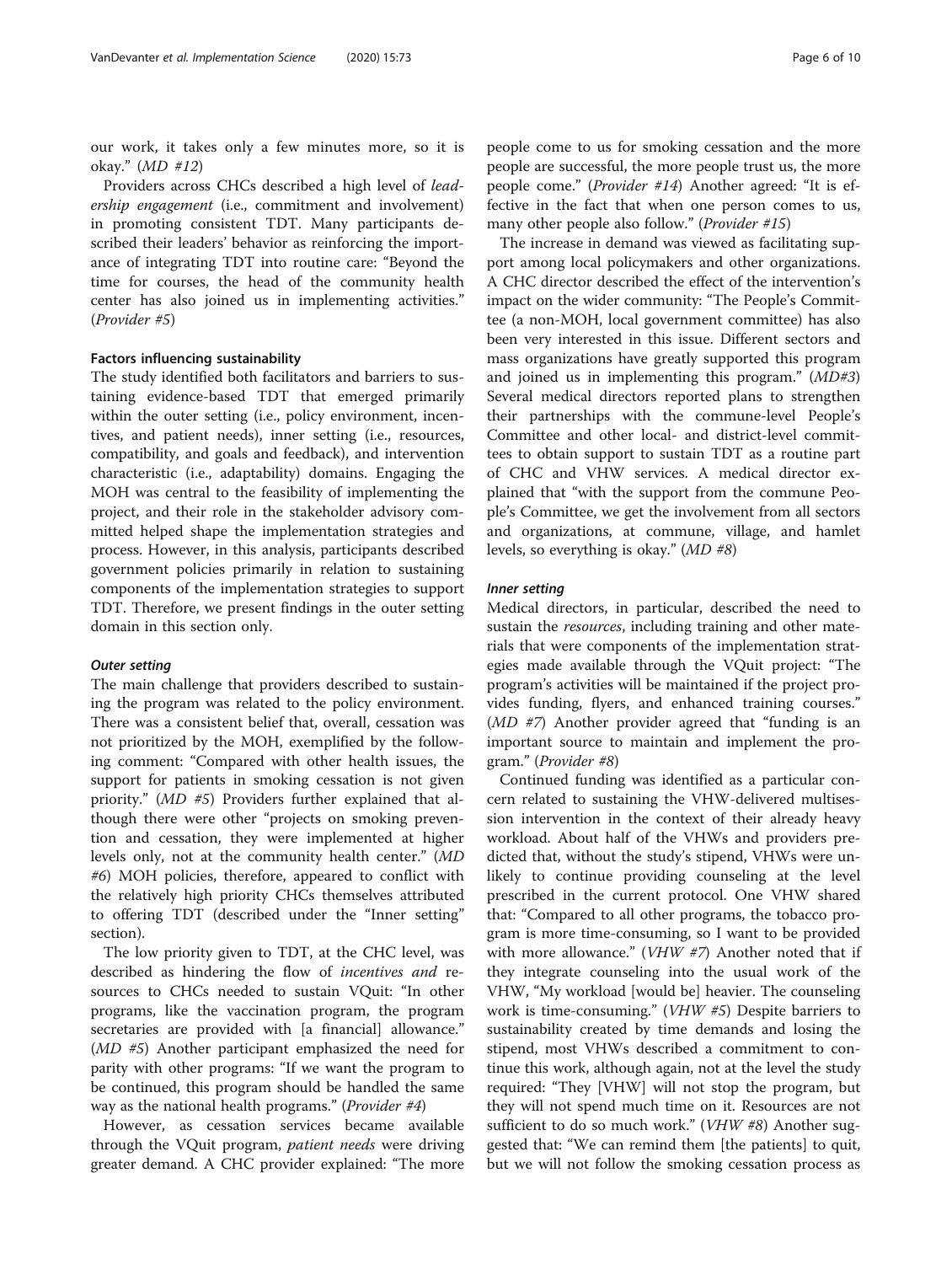closely as while the project was being implemented." (VHW #2)

Providers did describe competing demands in the context of discussions about sustainability, but the expectation to deliver only brief advice and counseling during routine patient visits was viewed as consistent with their role and aligned with their current practice. Therefore, most providers described sustaining the treatment protocol as feasible: "I think we still provide counseling and support." (MD #7) As noted in the previous section, several participants felt the tobacco intervention had been so well integrated into the ongoing services of the CHC that it would continue after the study was over: "When the project ends and does not provide funding for this program anymore, we will still continue to implement the program. At that time, it has become habit. We have a foundation." (*Provider* #7)

Another potential challenge to sustaining gains in TDT, however, was the lack of data tracking systems to monitor the impact of the intervention (goals and feedback). Several medical directors and VHWs raised this concern: "Other programs have their own targets. Targets are needed; otherwise, the program will be overwhelmed by other programs and will be forgotten." (MD #3) "Without monitoring the work, the counselors don't know if their counseling work is effective." (VHW #5)

#### Intervention characteristics

VHWs suggested several ways to increase the feasibility of sustaining their role in treating tobacco use by adapting the intervention to reduce the burden of in-person visits. Suggestions included integrating VHW counseling into other community meetings: "For the community communication, we can provide counseling during meetings or other events." (VHW #7) Providers and VHWs both suggested "integrating [TDT] into other programs like the pulmonary health program."  $(VHW \# 4)$ 

# **Discussion**

Our post-intervention assessment found the implementation strategies (i.e., training and changes to the practice environment and workflow) were well received and facilitated uptake of TDT among providers and VHWs. The strategies were designed to address multilevel barriers identified through a formative participatory research process during which the strategies were adapted and tailored to the public health and practice context in Vietnam [\[15](#page-8-0)]. This post-test analysis further expanded our understanding of both facilitators and persistent challenges to implementing and sustaining TDT across multiple CFIR domains.

For example, the arm 2 workflow changes that gave providers the option to refer patients to a VHW for more intensive counseling reduced the time required to deliver TDT and, therefore, increased the feasibility of integrating the intervention into routine care. This example of task shifting, or delegating the more intensive cessation counseling to the VHWs rather than asking the CHC health care providers to adopt this role, is a staffing model recommended by the World Health Organization to strengthen and expand the health workforce to address the demands of chronic disease prevention and treatment [\[28\]](#page-9-0). In the formative research, this was viewed as highly feasibly and aligned with VHWs' role [[15](#page-8-0), [17\]](#page-8-0). However, once in the field, VHWs were more likely than CHC providers to describe challenges integrating the comparatively more complex role (i.e., 3 in-person counseling sessions) into their already broadly defined responsibilities. Challenges to implementing and sustaining evidence-based interventions clearly differ based on roles and responsibilities [[29\]](#page-9-0). Therefore, redesigning care processes requires identifying current interactions and coordination among multiple team members and how each member is implementing their specific roles. During the formative research phase of the study, guided by CFIR, we examined the current workflow in the CHCs to identify potential implementation challenges and how the implementation strategies would promote and support uptake of new TDT-related care processes [\[15](#page-8-0)]. Workflow mapping is a collaborative process that results in a clear picture of the actions, steps, or tasks that providers currently perform and identifies opportunities for change to increase efficiency and improve care outcomes [\[30](#page-9-0)]. However, VHWs work outside of the clinical setting, and the specifics of their workflow were reported rather than systematically observed and documented which may have identified unanticipated challenges. Future research should incorporate prospective assessments of how variation in workflow processes, and other system characteristics that impact implementation effectiveness and sustainability, may differ across implementers and the settings where they work [\[29\]](#page-9-0).

Competing demands created by the large number of MOH public health programs that CHCs and VHWs implement were also described as a potential barrier to sustaining TDT in Vietnam's centralized health system where policy and program priorities are set at a national level. This leaves little room for local input and autonomy to create and sustain new programs and may explain the discrepancy between the reported supportive organizational climate for treating tobacco use in CHCs and the challenges providers anticipated in maintaining the same level of cessation service once the project ended. However, a few medical directors showed agency in independently raising the visibility of the program with community partners, specifically local government group and non-governmental organizations. Prospectively engaging and strengthening these partnerships was a strategy suggested for facilitating local financial and community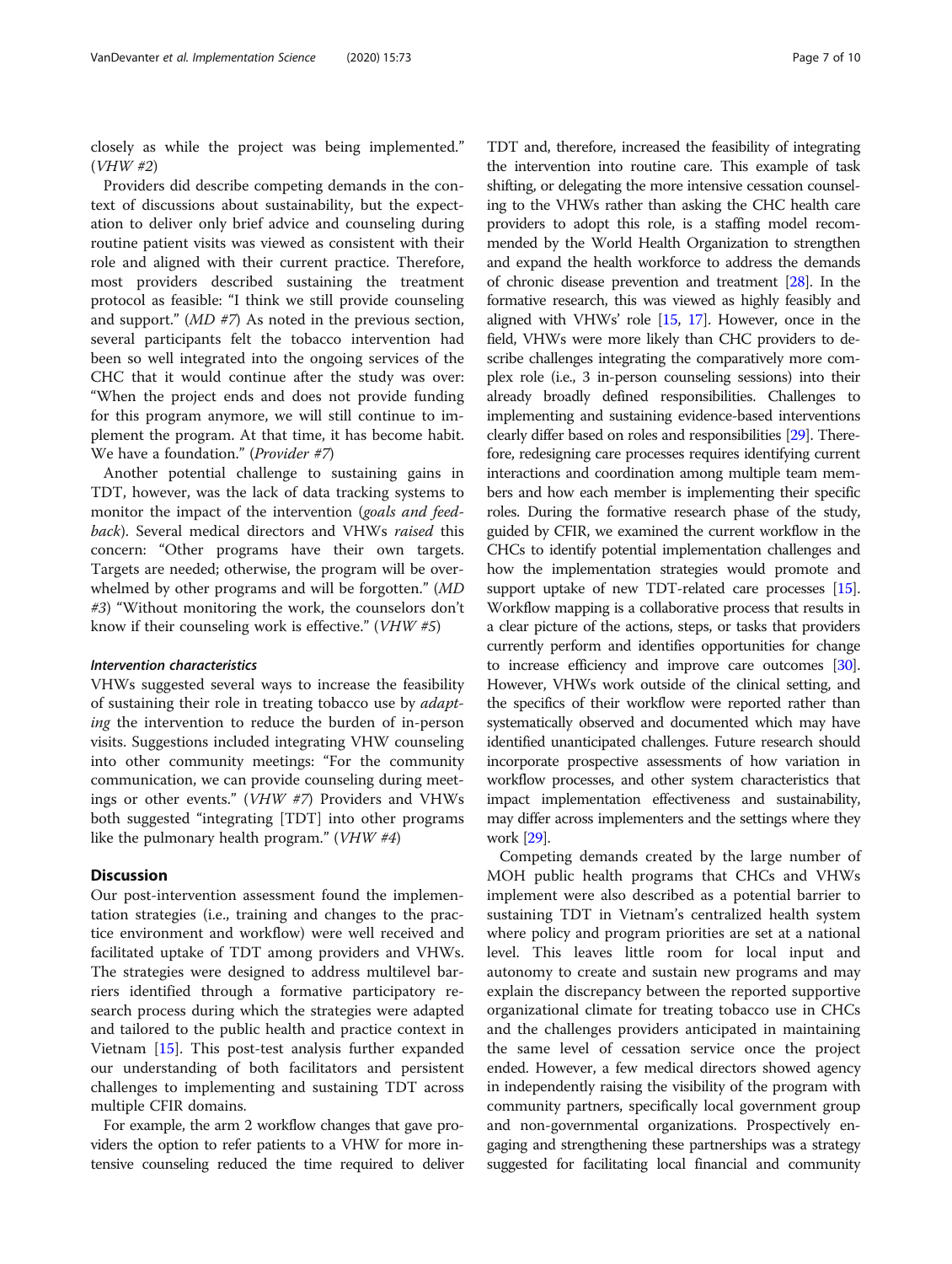support that could supplement MOH resource allocations. This finding highlighted the importance of engaging implementers to identify opportunities for partnerships that conversations with leaders at other levels of government and the health care system may not recognize.

Vietnam has made tremendous progress implementing the FCTC, and improving cessation services is receiving more attention from the Vietnam Tobacco Control Program, particularly with the recent creation of a Tobacco Fund (formerly the Vietnam Steering Committee on Smoking and Health) [[31\]](#page-9-0). However, the perception among frontline providers and VHWs is that TDT is not yet specified as a priority program at the local commune level. Feedback from study participants suggested integrating TDT into existing chronic disease prevention and treatment programs rather than continuing to fund individual disease-specific programs. TDT is recommended by the WHO as part of a comprehensive package of essential services for prevention and control of non-communicable diseases (NCD) in primary care, and yet implementation of WHO guidelines for TDT continues to lag, especially in LMICs [\[5,](#page-8-0) [32\]](#page-9-0). More research is needed to develop effective strategies for implementing TDT as part of national NCD programs in LMIC. As political support, funding, and health system infrastructure evolve to reduce the burden of NCDs, an integrated approach may increase the potential for sustaining and scaling TDT. These strategies will vary based on political and sociocultural contexts, resources, and infrastructure, but should include investments in ongoing stakeholder engagement at the local and national level, and technical assistance to support the integration of affordable and effective primary care models for TDT into existing national public health programs that are addressing NCDs [\[29,](#page-9-0) [33,](#page-9-0) [34\]](#page-9-0).

Finally, the study responds to calls for research to advance models for facilitating sustainability, an area of research that is particularly undeveloped in LMICs [[29](#page-9-0), [35\]](#page-9-0). In a recent research agenda setting process, authors concluded that developing and testing models of intervention sustainability was a high priority [\[22](#page-8-0)]. This study demonstrated the applicability of the CFIR in analyzing factors influencing sustainability in the context of the Vietnamese health care system. The CFIR was particularly useful in identifying the interplay between the inner (e.g., compatibility) and outer setting (e.g., policy environment). Study participants' responses to questions within these domains emphasized the importance of understanding how policy priorities are determined in a given context. "Paying attention to, and fostering, interactions among influencers and implementers at multiple levels" [[35](#page-9-0)] could facilitate the development of shared goals and inform necessary adaptations to sustain the implementation strategies that promoted TDT and the consistent delivery of TDT services.

There are other frameworks, however, that may provide additional explanatory value and guidance for optimizing sustainability in the sociopolitical context of countries like Vietnam [\[21](#page-8-0), [36](#page-9-0)–[39\]](#page-9-0). For example, Schell et al.'s public health sustainability framework emphasizes factors particularly relevant to the Vietnam context and described by participants as important determinants of sustainability [[36\]](#page-9-0). These include political support and external funding stability, without which, in countries with political systems like Vietnam, implementation, sustainability, and scale-up are unlikely. In a recent analysis of responses from 127 countries that are Parties to the FCTC, a lack of political prioritization of cessation support and funding was the most commonly cited barrier to implementing Article 14 [\[33](#page-9-0)].

Other sustainability frameworks offer additional guidance by capturing the dynamic, iterative, adaptation process of going from dissemination to adoption, implementation, and sustainability [[37](#page-9-0), [38](#page-9-0)]. VQuit contributes to this literature by demonstrating, in a real-world context, the importance of a rigorous, iterative adaptation process at each stage of research that is responsive to feedback from policymakers and frontline providers. This type of process is more likely to generate policy- and practicerelevant data for those stakeholders responsible for implementing and sustaining TDT interventions.

Study limitations include the fact that qualitative interviews were conducted in CHCs located in rural areas of North Vietnam and may not reflect the environment in other parts of the country. However, the centralized nature of the health system makes it likely that the same challenges would be found across the country and in other health care systems with a similar social political context. In the Vietnamese cultural context, there was also a risk of a social desirability bias in the responses. However, the full range of comments, both positive and negative, suggests that we obtained candid responses.

# Conclusion

Our findings offer insights into how a multicomponent implementation strategy impacted the uptake of evidence-based TDT in the public health system in Vietnam. In addition, the results illustrate the importance of understanding the dynamic interplay between barriers and facilitators for sustaining TDT at the policy and community/practice level, particularly in the context of centralized public health systems like Vietnam's. Sustaining gains in practice improvement and clinical outcomes will require strategies that include ongoing engagement with policymakers and other stakeholders at the national and local level, and planning for adaptations and subsequent resource allocations, in order to meet Article 14 goals.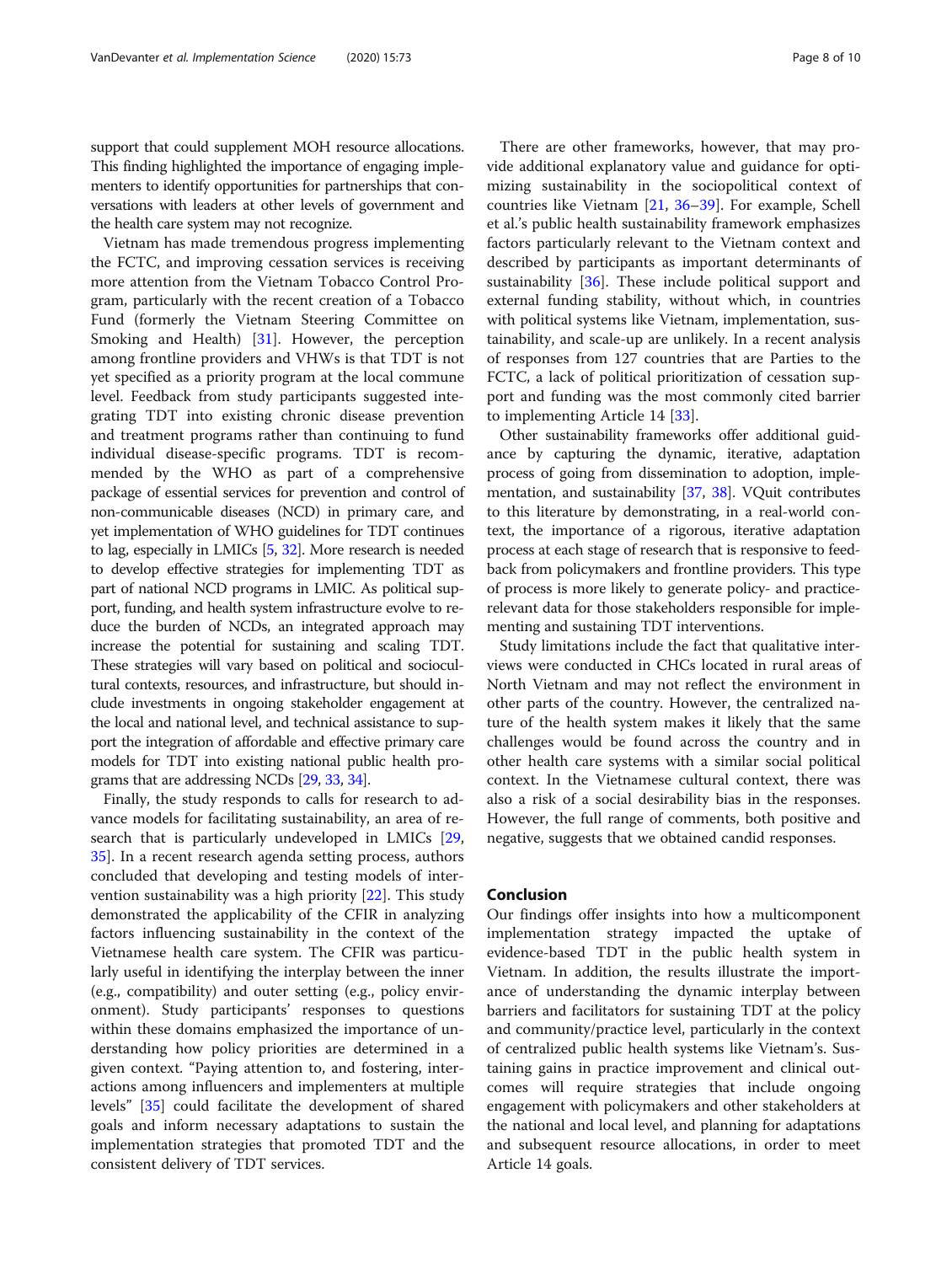#### <span id="page-8-0"></span>Abbreviations

CFIR: Consolidated Framework for Implementation Research; CHC: Commune health center; FCTC: Framework Convention on Tobacco Control; HICs: Highincome countries; LMICs: Low- and middle-income countries; MOH: Ministry of Health; TDT: Tobacco dependence treatment; VHW: Village health worker; VINACOSH: Vietnam Steering Committee on Smoking and Health

#### Acknowledgements

We are grateful for the cooperation of the Vietnam Ministry of Health's Vietnam Steering Committee on Smoking and Health and District Health Directors for facilitating access to CHCs and for their collaboration on this project.

# Authors' contributions

NV, DS, and NN conceived the paper aims, and drafted and edited the manuscript. NV, DS, and MV conducted the qualitative data analyses. HMV, AN, and NN reviewed versions of the paper and provided critical feedback. TN conducted the interviews. All authors read and approved the final manuscript.

#### Funding

This work was supported by grant R01CA175329-03 from the National Cancer Institute (NCI), US National Institutes of Health. NCI has no involvement in the design of the study and collection, analysis, and interpretation of data or in writing the manuscript.

#### Availability of data and materials

Please contact Donna Shelley, MD MPH, at [donna.shelley@nyu.edu](mailto:donna.shelley@nyu.edu) for data requests.

#### Ethics approval and consent to participate

This research was approved by the New York University School of Medicine and Institute for Social and Medical Studies Institutional Review Boards.

#### Consent for publication

Not applicable

#### Competing interests

The authors declare that they have no competing interests.

#### Author details

<sup>1</sup> Rory Myers College of Nursing, New York University, 433 First Avenue, New York, NY 10010, USA. <sup>2</sup>Department of Behavioral Sciences and Health Education, Rollins School of Public Health, Emory University, 1518 Clifton Road NE, Atlanta, GA 30322, USA. <sup>3</sup> Department of Population Health, NYU Langone Health, 180 Madison Ave., 17th floor, New York, NY 10016, USA. <sup>4</sup>Institute of Social and Medical Studies, 810 CT1A ĐN1, Ham Nghi Street, My Dinh 2 Ward, South Tu Liem District, Hanoi, Vietnam. <sup>5</sup>Hanoi University of Public Health, No 1A Duc Thang Street, Duc Thang Ward, North Tu Liem District, Hanoi, Vietnam. <sup>6</sup>Department of Public Health Policy and Management, School of Global Public Health, New York University, 715 Broadway, New York, NY 10012, USA.

#### Received: 5 November 2019 Accepted: 26 August 2020 Published online: 09 September 2020

#### References

- 1. WHO Tobacco Fact sheet. [http://www.who.int/mediacentre/factsheets/fs33](http://www.who.int/mediacentre/factsheets/fs339/en/) [9/en/](http://www.who.int/mediacentre/factsheets/fs339/en/). Accessed May 22, 2020.
- 2. Global Adult Tobacco Survey Fact Sheet. Vietnam 2015. file:///C:/Users/ donna/AppData/Local/Microsoft/Windows/INetCache/IE/VNREBLWM/VN-2015\_FactSheet\_Standalone\_E\_Oct2016.pdf Accessed June 1, 2020.
- 3. World Health Organization Conference of the Parties. Guidelines for implementation of article 14 of the WHO framework convention on tobacco control; 2010. [http://www.who.int/fctc/Guidelines.pdf,](http://www.who.int/fctc/Guidelines.pdf) Accessed 23 May 2020.
- Raw M, Ayo-Yusuf O, Chaloupka F, Fiore M, Glynn T, Hawari F, et al. Recommendations for the implementation of WHO framework convention on tobacco control article 14 on tobacco cessation support. Addiction. 2017;112(10):1703–8. [https://doi.org/10.1111/add.13893.](https://doi.org/10.1111/add.13893)
- 5. Nilan K, Raw M, McKeever TM, Murray RL, McNeill A. Progress in implementation of WHO FCTC article 14 and its guidelines: a survey of tobacco dependence treatment provision in 142 countries. Addiction. 2017; 112(11):2023–31. <https://doi.org/10.1111/add.13903>.
- 6. Minh HV, Ngan TT, Mai VQ, My NT, Chung le H, Kien VD, Anh TT, Ngoc NB, Giap VV, Cuong NM, Manh PD, Giang KB. Tobacco control policies in Vietnam: review on MPOWER implementation progress and challenges. Asian Pac J Cancer Prev 2016;17 Suppl:1-9. doi: [https://doi.org/10.7314/](https://doi.org/10.7314/apjcp.2016.17.s1.1) [apjcp.2016.17.s1.1.](https://doi.org/10.7314/apjcp.2016.17.s1.1)
- 7. Clinical Practice Guideline Treating Tobacco Use and Dependence 2008 Update Panel, Liaisons, and Staff. A clinical practice guideline for treating tobacco use and dependence: 2008 update. A U.S. Public Health Service report. Am J Prev Med. 2008;35(2):158–76. [https://doi.org/10.1016/j.amepre.](https://doi.org/10.1016/j.amepre.2008.04.009) [2008.04.009.](https://doi.org/10.1016/j.amepre.2008.04.009)
- 8. West R, Raw M, McNeill A, Stead L, Aveyard P, Bitton J, et al. Health-care interventions to promote and assist tobacco cessation: a review of efficacy, effectiveness and affordability for use in national guideline development. Addiction. 2015;110(9):1388–403. <https://doi.org/10.1111/add.12998>.
- 9. Papadakis S, McDonald P, et al. Strategies to increase the delivery of smoking cessation treatments in primary care settings: a systematic review and meta-analysis. Prev Med. 2010;51:199–213. [https://doi.org/10.1016/j.](https://doi.org/10.1016/j.ypmed.2010.06.007) [ypmed.2010.06.007](https://doi.org/10.1016/j.ypmed.2010.06.007).
- 10. Powell BJ, Waltz TJ, Chinman MJ, Damschroder LJ, Smith JL, Matthieu MM, et al. A refined compilation of implementation strategies: results from the expert recommendations for implementing change (ERIC) project. Implement Sci. 2015;10:21. [https://doi.org/10.1186/s13012-015-0209-1.](https://doi.org/10.1186/s13012-015-0209-1)
- 11. Shelley D, Cantrell J. The effect of linking community health centers to a state-level smoker's quitline on rates of cessation assistance. BMC Health Serv Res. 2010;10:25. <https://doi.org/10.1186/1472-6963-10-25>.
- 12. Ogedegbe G, Gyamfi J, Plange-Rhule J, Surkis A, Rosenthal DM, Airhihenbuwa C, et al. Task shifting interventions for cardiovascular risk reduction in low-income and middle-income countries: a systematic review of randomised controlled trials. BMJ Open. 2014;4(10). [https://doi.org/10.](https://doi.org/10.1136/bmjopen-2014-005983) [1136/bmjopen-2014-005983](https://doi.org/10.1136/bmjopen-2014-005983).
- 13. Shelley D, VanDevanter N, Cleland CC, Nguyen L, Nguyen N. Implementing tobacco use treatment guidelines in community health centers in Vietnam. Implement Sci. 2015;10:142. <https://doi.org/10.1186/s13012-015-0328-8>.
- 14. Jiang N, Siman N, Cleland CM, Van Devanter N, Nguyen T, Nguyen N, et al. Effectiveness of village health worker-delivered smoking cessation counseling in Vietnam. Nicotine Tob Res. 2019;21(11):1524–30. [https://doi.](https://doi.org/10.1093/ntr/nty216) [org/10.1093/ntr/nty216.](https://doi.org/10.1093/ntr/nty216)
- 15. VanDevanter N, Kumar P, Nguyen N, Nguyen L, Nguyen T, Stillman F, Weiner B, Shelley D. Application of the consolidated framework for implementation research to assess factors that may influence implementation of tobacco use treatment guidelines in the Vietnam public health care delivery system. Implement Sci. 2017;12(1):27 doi: [https://doi.](https://doi.org/10.1186/s13012-017-0558-z) [org/10.1186/s13012-017-0558-z.](https://doi.org/10.1186/s13012-017-0558-z)
- 16. Shelley D, Kumar P, Lee L, Nguyen L, Nguyen TT, VanDevanter N, et al. Health care providers' adherence to tobacco treatment for waterpipe, cigarette and dual users in Vietnam. Addict Behav. 2017;64:49–53. [https://](https://doi.org/10.1016/j.addbeh.2016.08.010) [doi.org/10.1016/j.addbeh.2016.08.010](https://doi.org/10.1016/j.addbeh.2016.08.010).
- 17. Shelley D, Nguyen L, Pham H, VanDevanter N, Nguyen N. Barriers and facilitators to expanding the role of community health workers to include smoking cessation services in Vietnam: a qualitative analysis. BMC Health Serv Res. 2014;14:606. [https://doi.org/10.1186/s12913-014-0606-1.](https://doi.org/10.1186/s12913-014-0606-1)
- 18. Wiltsey Stirman S, Baumann AA, Miller CJ. The FRAME: an expanded framework for reporting adaptations and modifications to evidence-based interventions. Implement Sci. 2019;14(1):58. [https://doi.org/10.1186/s13012-](https://doi.org/10.1186/s13012-019-0898-y) 019-0898-y
- 19. Kreuter MW, Lukwago SN, Bucholtz RD, Clark EM, Sanders-Thompson V. Achieving cultural appropriateness in health promotion programs: targeted and tailored approaches. Health Educ Behav. 2003;30(2):133–46. [https://doi.](https://doi.org/10.1177/1090198102251021) [org/10.1177/1090198102251021.](https://doi.org/10.1177/1090198102251021)
- 20. Damschroder LJ, Aron DC, Keith RE, Kirsh SR, Alexander JA, Lowery JC. Fostering implementation of health services research findings into practice: a consolidated framework for advancing implementation science. Implement Sci. 2009;7(4):50. [https://doi.org/10.1186/1748-5908-4-50.](https://doi.org/10.1186/1748-5908-4-50)
- 21. Nilsen P. Making sense of implementation theories, models and frameworks. Implement Sci. 2015;10:1. <https://doi.org/10.1186/s13012-015-0242-0>.
- 22. Kirk MA, Kelley C, Yankey N, Birken SA, Abadie B, Damschroder L. A systematic review of the use of the consolidated framework for